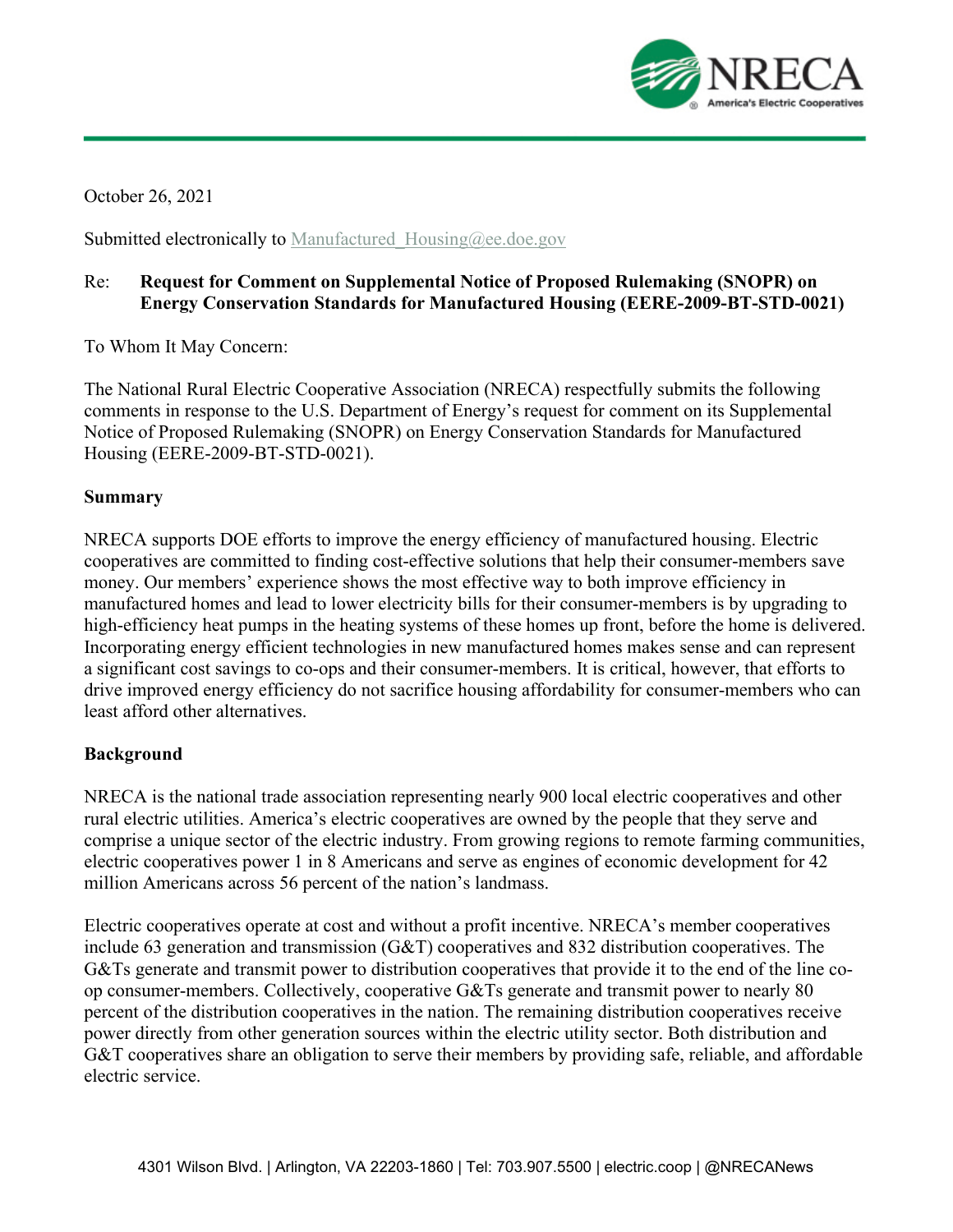Letter to DOE Office of Energy Efficiency and Renewable Energy EERE-2009-BT-STD-0021

October 26, 2021

We appreciate the opportunity to provide NRECA's perspective in response to DOE's SNOPR. This topic is important to electric cooperatives because many consumers in rural communities are less affluent than those in other parts of the U.S. In 2019, the median household income for electric cooperative consumer-members was 11% below the national average. Electric cooperatives serve 92% (364 of 395) of the persistent poverty counties in the United States, and cooperatives serve an average of eight customers per mile of line and collect annual revenue of approximately \$19,000 per mile; the other utility sectors average 32 customers and \$79,000 in annual revenue per mile. Electric cooperatives are consumer-owned so any new costs imposed on the co-op are ultimately passed on to their consumermembers. Oftentimes these are low- and middle-income (LMI) consumers, who can least afford cost increases – which sometimes can put home ownership out of bounds completely. Manufactured housing provides a traditionally more affordable housing option and thus opens the gateway to home ownership for many LMI consumers, particularly in communities served by electric cooperatives. For many of our members, manufactured housing comprises 25 percent or more of the co-op's residential housing stock.<sup>[1](#page-1-0)</sup>

Electric cooperatives have a long history of investing in energy efficiency, with one of the avenues they utilize being the U.S. Department of Agriculture's Rural Energy Savings Program (RESP). This program provides loans to the co-ops that can then make affordable loans available to help consumers implement cost-effective energy efficiency measures. RESP helps reduce energy bills for consumers in rural communities, reduce obstacles to investing in energy efficiency projects or activities, and support economic development in rural America. This program is a critical tool that helps ensure LMI consumers can invest in energy efficiency measures, which they might not otherwise be able to afford, and save on their energy bills by reducing their energy usage in the process.

Electric cooperatives support the concept of improving the energy efficiency of manufactured housing and therefore we support an energy conservation standard for manufactured housing, in principle. Incorporating energy efficient technologies in new manufactured homes makes sense and can represent a significant cost savings to co-ops and their consumer-members. It is critical, however, that efforts to drive improved energy efficiency do not sacrifice housing affordability for consumer-members who can least afford other alternatives.

We are concerned that the proposed standards in the SNOPR for manufactured housing could put home ownership out of reach for those who cannot afford site-built homes, thus denying them the potential opportunity to attain this milestone for themselves and their families. We understand that DOE may be aiming to help consumers by improving the efficiency of new manufactured housing stock, but we respectfully submit that the SNOPR as currently drafted misses the mark. Co-ops support a more efficient housing stock because it will contribute to increased consumer-member satisfaction, fewer high bill complaints, fewer unpaid bills and disconnects, and hold peak demand costs down. Our members have explored and implemented many different initiatives to improve energy efficiency for their consumer-members and we respectfully submit that they are doing so in a way that balances costs and benefits. We urge DOE to reconsider the proposal in its SNOPR to balance affordability of manufactured housing with common-sense, proven methods at improving their energy efficiency. We appreciate DOE's consideration of our members' unique perspective and deep experience on this important issue.

#### **Co-ops are invested in improving energy efficiency for their consumer-members.**

<span id="page-1-0"></span><sup>&</sup>lt;sup>1</sup> For more information, see[: https://www.cooperative.com/programs-services/bts/Documents/TechSurveillance/Surveillance-](https://www.cooperative.com/programs-services/bts/Documents/TechSurveillance/Surveillance-Manufactured-Housing-Efficiency-July-2019.pdf)[Manufactured-Housing-Efficiency-July-2019.pdf](https://www.cooperative.com/programs-services/bts/Documents/TechSurveillance/Surveillance-Manufactured-Housing-Efficiency-July-2019.pdf)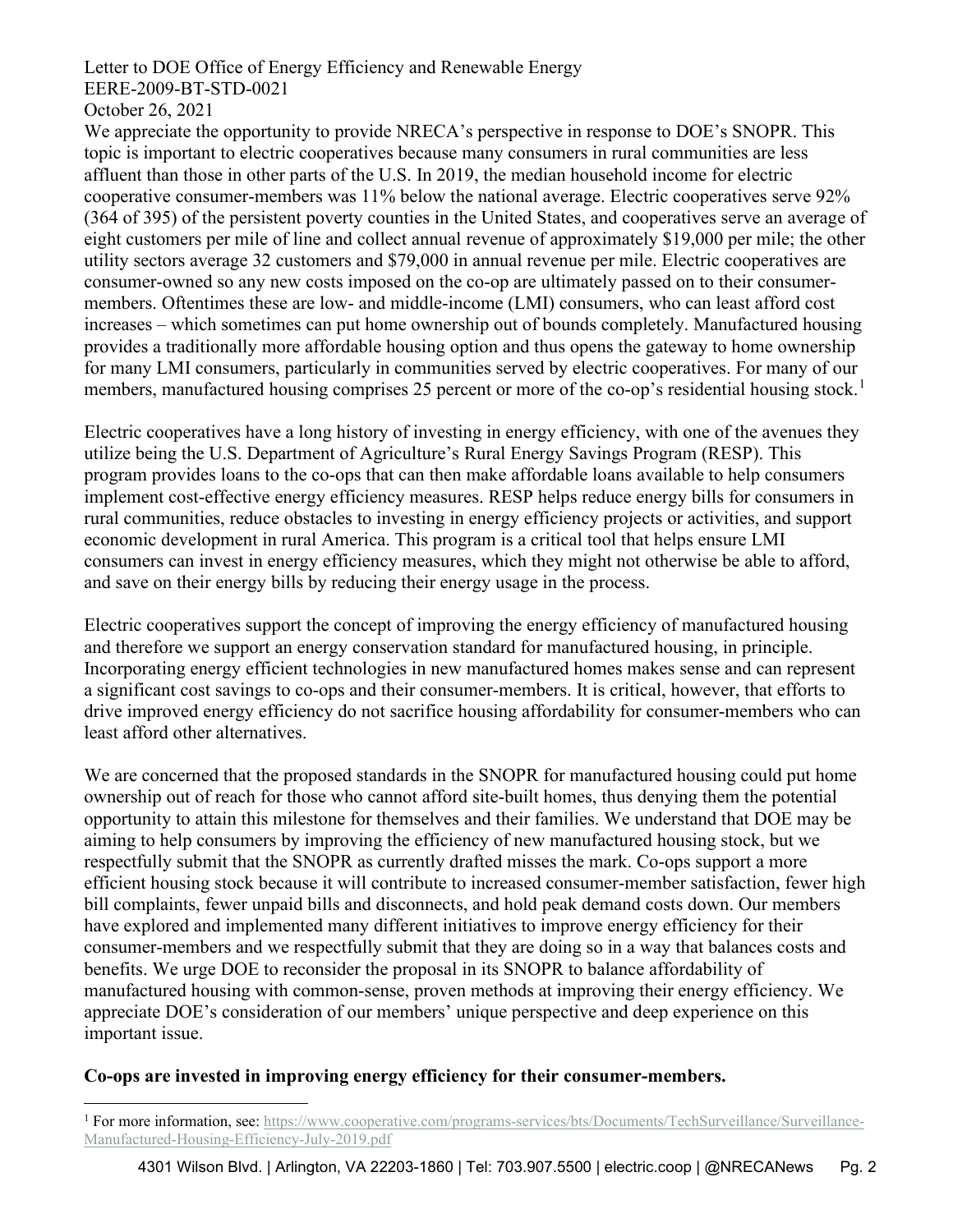Letter to DOE Office of Energy Efficiency and Renewable Energy EERE-2009-BT-STD-0021 October 26, 2021

Between 2014-2016, NRECA and East Kentucky Power Cooperative, an NRECA member, participated in the negotiated rulemaking working group (WG) to inform DOE on developing energy conservation standards for manufactured housing. The WG delivered a term sheet to DOE which formed the basis for the 2016 NOPR, which NRECA generally supported even if certain aspects around affordability were concerning to us.<sup>[2](#page-2-0)</sup> As already mentioned, electric cooperatives serve a significant number of consumermembers who live in manufactured housing, many times reaching a quarter of the housing stock in their service territories and sometimes up to one-third. Co-ops are well versed in the problems that stem from inefficient housing, such as problems associated with high energy bills, inability to pay bills, and increasing peak demand costs, which ultimately all of the co-op's consumer-members must shoulder.

## **Co-ops are implementing affordable solutions to improve efficiency in manufactured homes.**

Electric cooperatives have a great deal of experience in exploring cost-effective ways to improve energy efficiency for their consumer-members, including those who live in manufactured housing. Some of our members are winter peaking utilities, meaning their peak demand costs are most acute during the coldest months when consumers tend to turn up the heat in their homes. For consumer-members living in manufactured homes, this can often lead to an expensive surprise when their monthly electricity bill arrives. It is important that the homes are energy efficient to keep energy bills down, but it must also be appropriately balanced with affordability. Manufactured homes oftentimes are equipped with inefficient heating systems, leading to high energy bills. For consumers who believe they are making an affordable housing choice when purchasing a new manufactured home, the high electricity bills that arrive in the winter months can make for big surprises. In some cases, the consumer-member's electricity bill turns out to be higher than the monthly financing payment on the manufactured home.

Our members are very interested in how these homes can become more energy efficient for their consumer-members and want to take reasonable measures to reduce the "energy burden" many of their consumer-members face. Electric cooperatives have researched and implemented programs to provide energy efficient options to their consumer-members. Our members see it as the right thing to do for their consumer-members, namely: stem the tide of high bill issues, reduce the number of habitual disconnects, and reduce the amount of bad debt consumer-members may accumulate from high electricity bills they cannot afford.

We understand that the Energy Independence and Security Act (EISA) requires DOE to base energy conservation standards for manufactured housing on the most recent version of the International Energy Conservation Code (IECC), except in cases where DOE finds that the IECC is not cost-effective. We are concerned that the 2021 IECC standard and the other features of the SNOPR could ultimately price many consumers out of the market and urge DOE to instead consider other ways of making the standard more cost-effective, consistent with applicable law.

One of the most effective tools our members have used to put this idea into practice is by providing rebates to install high-efficiency heat pumps in new or existing manufactured homes. For example, one of our members works directly with the manufactured home dealer to provide a rebate for the cost difference between other heating equipment and a high-efficiency heat pump so that the price difference does not show up in the monthly financing payment for the consumer-member. This is an important distinction because the consumer-member, when looking at purchasing a new manufactured home, does

<span id="page-2-0"></span><sup>&</sup>lt;sup>2</sup> For more background, see[: https://www.electric.coop/keeping-energy-efficiency-at-home](https://www.electric.coop/keeping-energy-efficiency-at-home)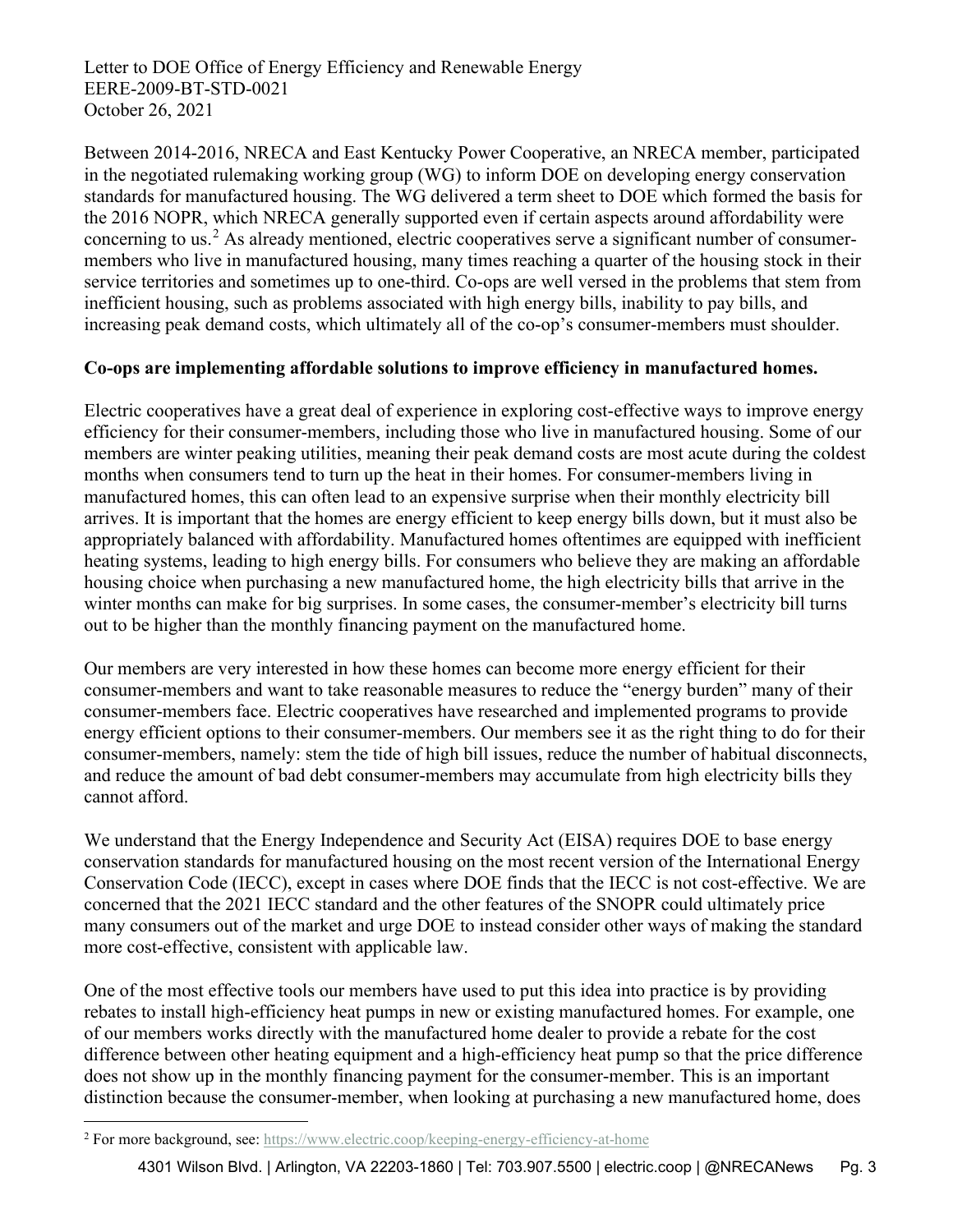Letter to DOE Office of Energy Efficiency and Renewable Energy EERE-2009-BT-STD-0021 October 26, 2021 not see a higher price to choose the more efficient home up front and thus will not be disincentivized from doing so.

# **DOE should focus on incentivizing dealers to offer Energy Star qualified or equivalent manufactured homes at the same prices as other manufactured homes.**

Manufactured home dealers are understandably focused primarily on selling new manufactured homes and oftentimes unaware of how high the energy bills may be for their products using inefficient furnaces. More education of sales staff could result in greater returns for Energy Star qualified or equivalent manufactured homes. Our members have researched upgrading the "shell" or envelope of the manufactured home through rebates but doing so did not make sense once applying a cost-benefit analysis. Focusing on upgrading the heating/cooling of the manufactured home made the most economic sense and is thus where our members have concentrated their efforts to support energy efficiency in manufactured housing. For new homes, upgrading the system in the factory is going to be more affordable than relying on retrofits later on.

The reality is that any new costs imposed on the manufactured home will impact the monthly financing payment for the home and thus will impact what the consumer chooses. As DOE points out in the SNOPR through its analysis, "manufactured home consumers are particularly cost-driven."[3](#page-3-0) Manufactured homes are often the only affordable choice for LMI consumers to partake in home ownership. Increasing that cost per month because of efficiency upgrades must have a quick payback to appropriately balance affordability issues.

We appreciate that DOE is looking at whether there are cost-effective approaches that would also mitigate first-cost impacts for purchasers at the lower end of the manufactured home price range. We believe this can be done by incentivizing rebates for high-efficiency heat pumps installed in new homes before delivery. For example, DOE could incentivize dealers to showcase Energy Star qualified manufactured homes on their lots by providing rebates for the price difference to the dealers so that the price difference does not force the consumer to make a choice between affordability and home ownership. Such action would be a more cost-effective way to improve the overall efficiency of new manufactured homes up front in such a way that would not jeopardize home ownership potential for consumers. Further, upgrading the heating/cooling system on the factory floor is ultimately going to be more affordable when compared to retrofitting an existing unit after it has been delivered.

## **Requiring manufactured homes to adhere to the 2021 IECC standard is unnecessary and requires a disproportionate burden compared to site-built homes.**

NRECA respectfully questions the use of the 2021 IECC standard for manufactured housing in the SNOPR. Most states are still following the 2009 IECC standard for site-built homes. [4](#page-3-1) That does not mean we are suggesting that manufactured homes follow the 2009 IECC standard, but rather to highlight the discrepancy in how efficiency will be measured between site-built homes and manufactured homes as envisioned in the SNOPR. As currently drafted, the SNOPR places a disproportionate burden on those consumers who can least afford price increases to their housing. We respectfully suggest that DOE

<span id="page-3-0"></span><sup>&</sup>lt;sup>3</sup> Notice of supplemental notice of proposed rulemaking and request for comment: Energy conservation Program: Energy Conservation Standards for Manufactured Housing. 86 FR 47757

<span id="page-3-1"></span><sup>4</sup> Se[e https://www.energycodes.gov/status/residential](https://www.energycodes.gov/status/residential)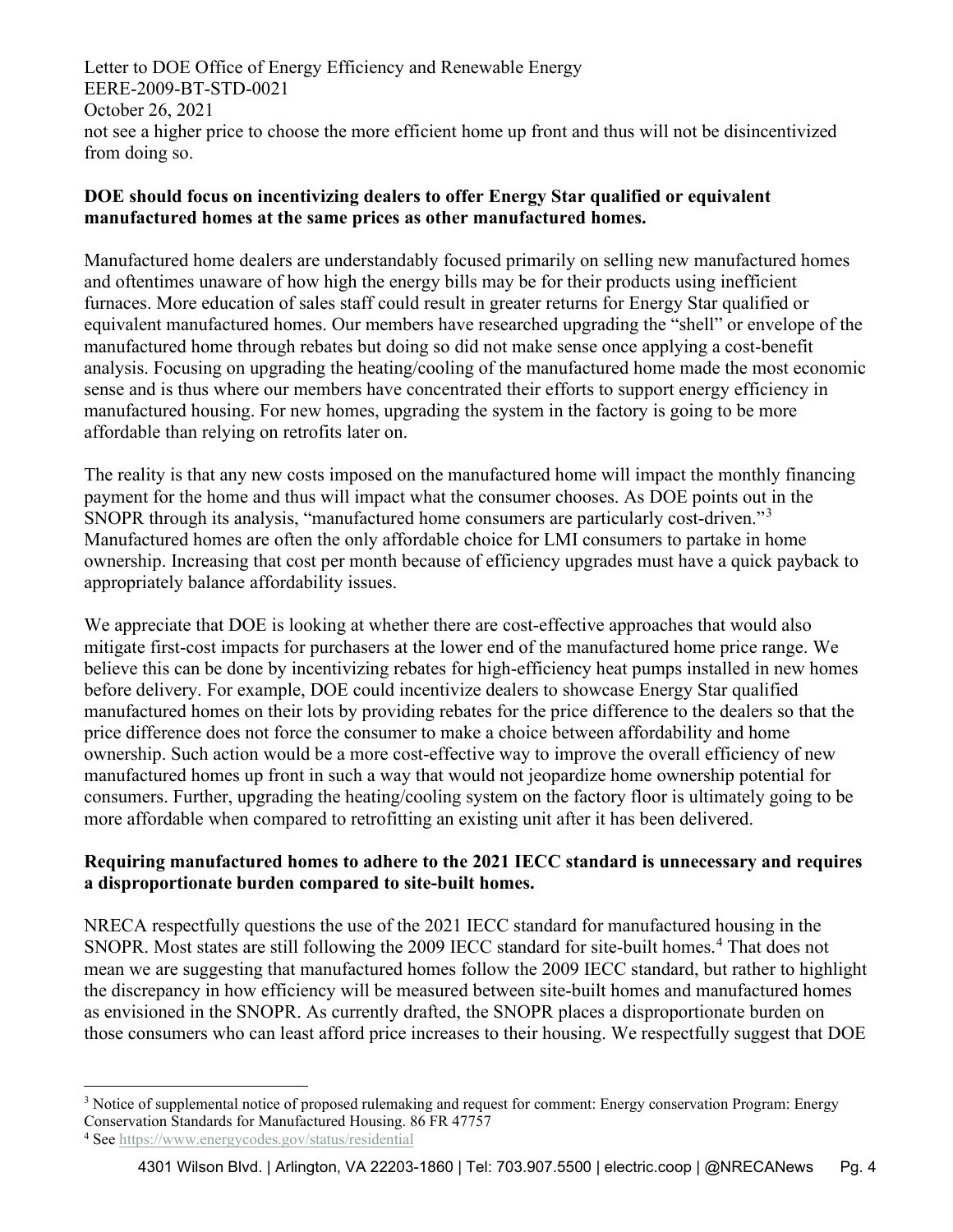Letter to DOE Office of Energy Efficiency and Renewable Energy EERE-2009-BT-STD-0021 October 26, 2021 look to other iterations of the IECC standard which could better balance efficiency and affordability, while still including an efficient building envelope as part of the standard.

#### **It is important to consider first-cost affordability and life-cycle consumer cost savings.**

As we have detailed, consumers looking at purchasing manufactured homes are very price sensitive and the cost increases resulting from the SNOPR are going to take thousands of would-be homeowners out of the market. DOE estimates that the life-cycle cost savings and energy cost savings of the requirements in the SNOPR *could* outweigh the potential increase in purchase price for manufactured homes. But the reality is that consumers may be deterred from purchasing the new manufactured home at all if they see their monthly financing payment will be higher.

Further the payback period in the SNOPR for adhering to the 2021 IECC standard is over 10 years, which is too long for price-sensitive consumers. As stated previously, it would be better in our view for DOE to incentivize manufactured home dealers to sell new homes featuring high-efficiency heat pumps rather than less efficient furnaces. Our own analysis shows that upgrading the furnace to a heat pump requires the least incremental cost with a payback period of just one year.<sup>[5](#page-4-0)</sup>

We appreciate DOE's attempt to address price sensitivity through the set of "tiered" standards in the SNOPR (delineated first by the price threshold of \$55,000, and modified to \$63,000 in the subsequent Notice of Data Availability).<sup>[6](#page-4-1)</sup> Many LMI consumers purchasing their first manufactured home may well fall into the Tier 1 category. For other consumer-members though, we expect to see them purchasing homes with the double seam, and thus will likely fall under Tier 2 and not be able to experience the benefits of the delineation between Tier 1 and Tier 2 that DOE has proposed.

## **Conclusion**

We support DOE efforts to improve the energy efficiency of manufactured housing. Electric cooperatives are committed to finding cost-effective solutions that help their consumer-members save money. Our members' experience shows the most effective way to both improve efficiency in manufactured homes and lead to lower electricity bills for their consumer-members is by upgrading to high-efficiency heat pumps in the heating systems of these homes up front, before the home is delivered. While other measures can provide additional efficiency gains, focusing on improving the efficiency of the heating/cooling system for the home will deliver the most cost-effective results. We are concerned the SNOPR does not adequately address the affordability concerns that price-sensitive consumers will face when considering purchasing a new manufacturing home that must adhere to the SNOPR's standards. Ultimately, we fear that if the SNOPR is finalized as drafted the door to home ownership for these consumers may be shut and that opportunity lost for them.

<span id="page-4-0"></span><sup>5</sup> See "Table 2: Estimated cost and benefits of a range of energy reduction strategies," Page 8. [https://www.cooperative.com/programs-services/bts/Documents/TechSurveillance/Surveillance-Manufactured-Housing-](https://www.cooperative.com/programs-services/bts/Documents/TechSurveillance/Surveillance-Manufactured-Housing-Efficiency-July-2019.pdf)[Efficiency-July-2019.pdf](https://www.cooperative.com/programs-services/bts/Documents/TechSurveillance/Surveillance-Manufactured-Housing-Efficiency-July-2019.pdf)

<span id="page-4-1"></span> $6$  Price threshold updated based on Notice of Data Availability issued October 26, 2021: [https://www.federalregister.gov/documents/2021/10/26/2021-23188/energy-conservation-program-energy-conservation](https://www.federalregister.gov/documents/2021/10/26/2021-23188/energy-conservation-program-energy-conservation-standards-for-manufactured-housing-availability-of)[standards-for-manufactured-housing-availability-of](https://www.federalregister.gov/documents/2021/10/26/2021-23188/energy-conservation-program-energy-conservation-standards-for-manufactured-housing-availability-of)